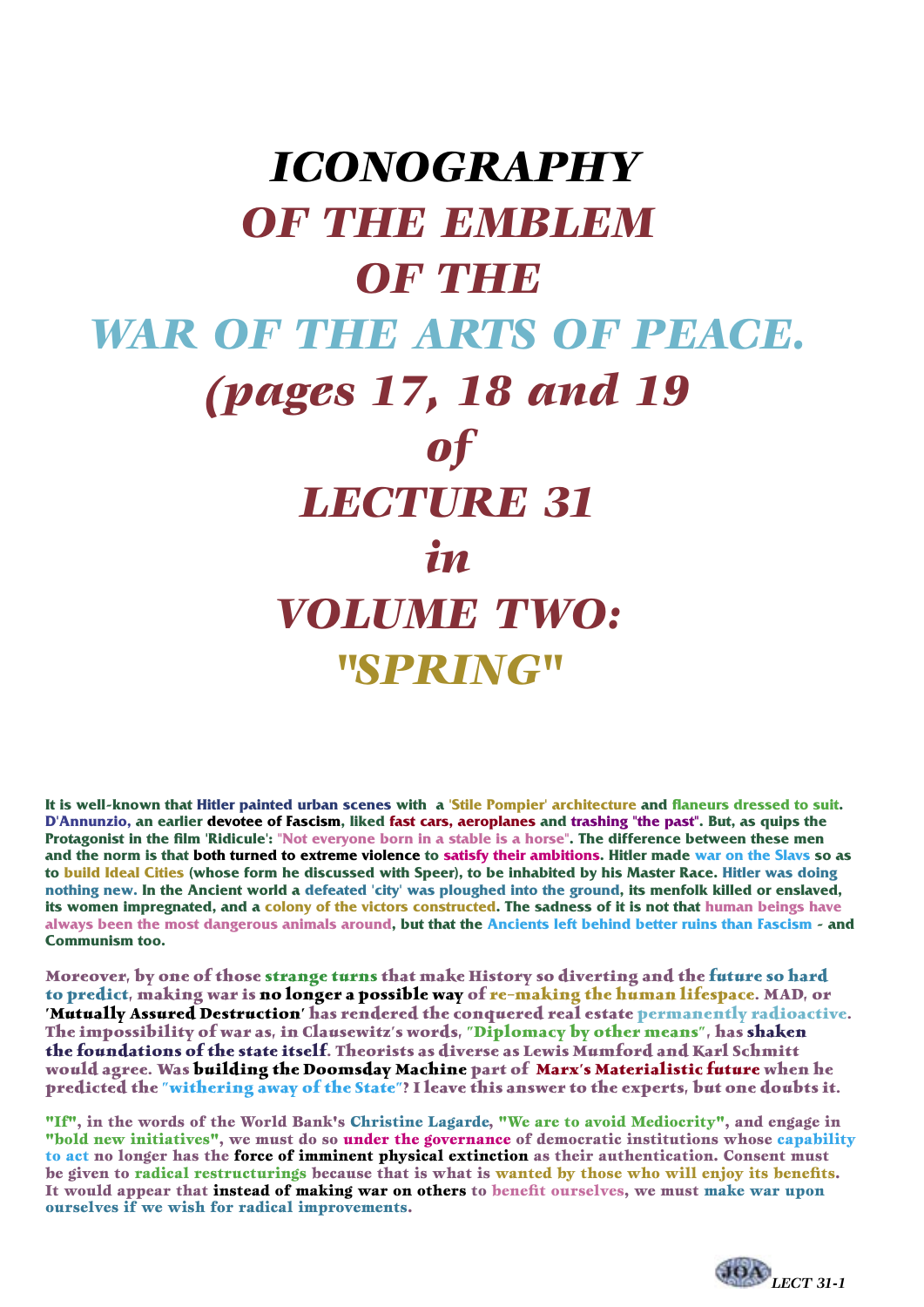So, instead of sallying forth to murder hundreds and thousands of innocent neighbours merely get-up enough political steam to replan our own shambolic cities, we now have to find 'another way'. Could anything be a more grotesque indictment of the ability of advanced societies to 'govern themselves'?

**With this in mind as I began to look around for some means to 'flag-up' the idea of a 'War of the Arts of Peace', I discovered that the Domain Name 'artsofpeace' had never been reserved. I was, to put it mildly, astonished. Surely someone, in the almost four decades since the commercialisation of the Internet, would have wanted 'artsofpeace'? It does rather confirm that Peace is no substitute for War. Or to put it otherwise, to the English-speaking cultures Peace is merely the Absence of War. This must surely change. Competition between individuals and between their larger social institutions is never going to 'wither away'. If it cannot be carried on by the traditional process of making war then 'Peace' is the new Field of Mars. So I bought 'artsofpeace' and then proceeded to the next stage, its 'flag', or, more interestingly, its 'Iconocrypt'.**

**The obvious acronym 'AOP' hardly showed great inventive energy. It was mono-semantic and too similar to OAP, though why we downgrade age is a mystery. Apart from being physically weaker I prefer turning 80 than 18.**





**Putting AOP in an oval, even with "Janus" spirals like JOA was not enough. So I tried changing the frame, making it into a big letter 'C', for "Camera (Lucida)". The framing letter 'C' then turned into the Greek letter 'Pi'. At this point I tried the cartouched acronym (AOPi). Nothing special. Then I tried it Vertically. At this point the iconics got very much more interesting.**

**The Greek Pi turned into the icon for "constructed-ness" described on pages 13 & 14 of Lecture Four "The Great Escape". Then the letter 'O' of 'of', a rather slight word, turned into something much more powerful. By placing it inside the icon of constructed-ness it acquired three levels of iconic semantic. There was the intrinsic meaning of "Enclosed-ness". Then there were the two narrated mythemes of the "Columna Lucis" as the commencement of the Time of Advent, and the "Camera Lucida" as the final achievement of the Rites of Architecture.** 

*The letter 'A' also acquired two levels of iconic semantic. By being placed 'in front of', that is to say above and over the 'Pi'-framing, it became another one of the Four Figures that describe the intrinsic meanings of any 'building-event'. In this case it was that of 'sheltered-ness'. The Architectural mytheme of the "pyra", Pediment or Aetos was also acquired if the 'Pi-frame' was read as an 'Altar'.*

**By continuing with this newly-acquired, but fragmentary set of iconic meanings the possibility also proposed itself that the 'o' denoting 'of', if moved into the ashy pyramid of the Pyra/Cone of Hestia/Hearth Fire became the White Sun/Golden Germ carried by the Adventurers to the New Foundation. 'Completing' the sequence of the Four Figures would invoke the quality of Established-ness manifested by the stylobate, or raised and level floor.**

**Then, at the very lowest, opposite end of this Narrative of the Time of Advent, this Stylobate of Established-ness might be allowed to 'read' as the Heap of History. The iconic semantics explored in these Lectures were crowding-in so thick and fast that it was becoming hard to assimilate them all.**

**Yet their exploration proved surprisingly easy to assimilate formally. The Letter 'A'-cum Pyra/Cone of Hestia, when provided with a 'solar disk' morphed into the letter Omega. This made the acronym for Arts Of Peace (AOP) into the entirely Hellenic Alpha-Omega-Pi. But this was not merely 'stylish'. It could also carry the idea that the Pyra containing the Hearth Fire was the advent of the 'Arts' of the Arts of Peace and that these Arts spanned from Alpha to Omega. It was this Advent, at the Time of Inception, that brought into being the Columna Lucis which, after beginning the Rites of Architecture, brought into being the Camera Lucida: the home of the New Foundation that would be the 'Peace' which was the final ambition.**

**At the lower end of this cryptogram the 'stepped pyramid' which was the usual icon of Established-ness 'split' or 'twinned into the Letter 'W' for 'War' and its inverse, a Mountain for the Heap of History.**





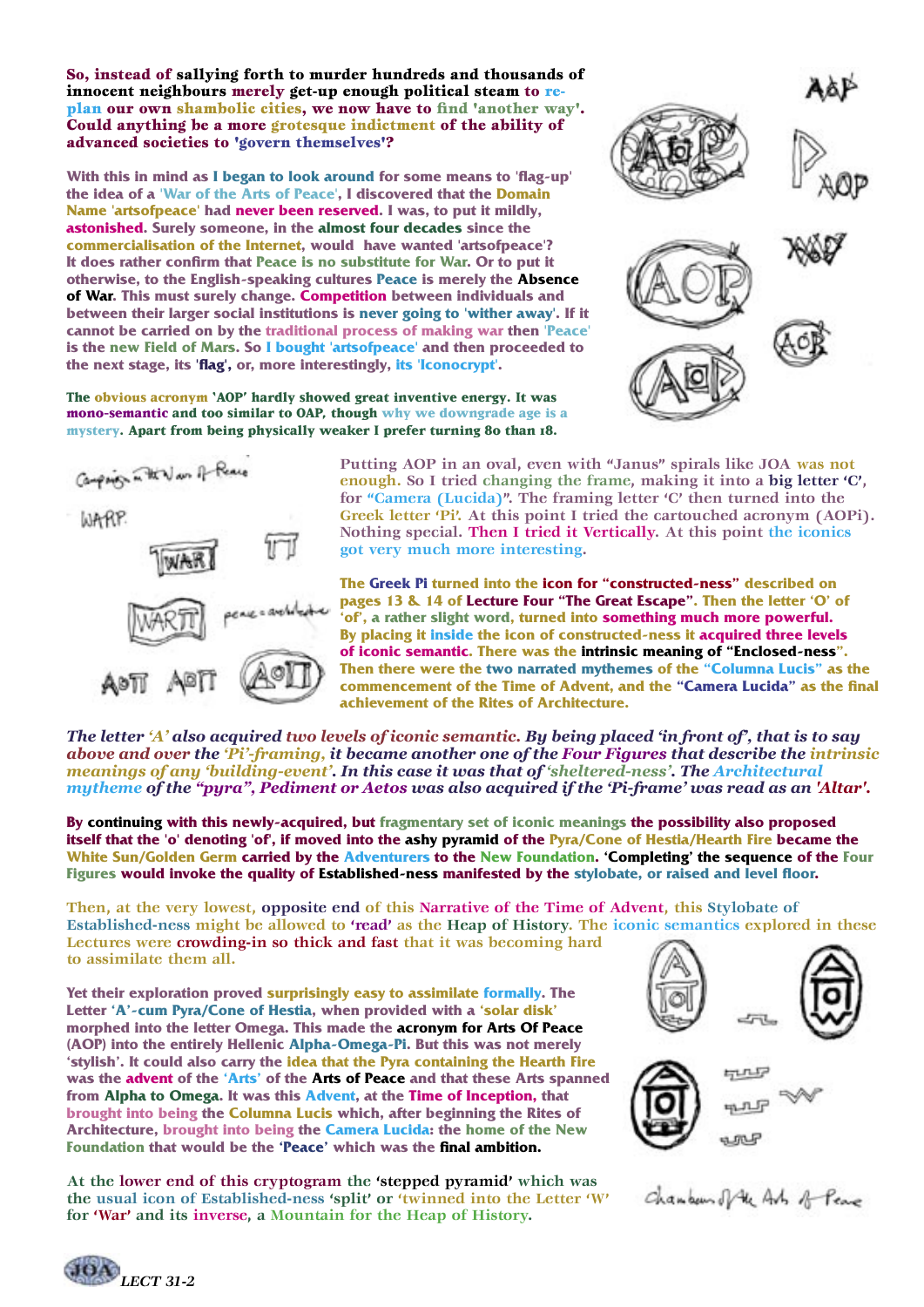

A month Astr of the Asia Vigte Pype. A myan is of the Power that must<br>with the linkeline  $\theta$  is for  $\theta$  and in later Channa him of the red camoon wooda w is for war of the Heap of History the surposit with



**This twinning could also be read as the inter-twining snakes of the Chaos/ Nun//Infinity/Vrtra/Ocean that provide a mytheme for both the Downward and Upward 'Vertical Phylo- and Ontogenetic Narratives' (Lectures 16 & 17), as well as the Horizontal narrative of the River/Arrow of Somatic/Eschatalogical-Historical/ Socio-genic Time.**

**I resisted making the 'omega' too literal and realised that what I wanted it to mean was the 'buried' fire in the ashy Pyra. I related this to the burial chamber in a pyramid. the** 



**'bar' of the 'A' became the access passage to the 'cave'. The last icon to be designed was that for the Black Sun that lies buried within the submarine Heap of History. I first drew the Black sun as a circle, then a black ring around a white centre. I finally settled on a black square around a white one. These 'suns' are like seed-pods from which larger processes spring. I chose the square because it is the Black Sun that sources, in due process, the Camera Lucida, which is definitely cubic.**

**Ranging A-O-P vertically initiated the inscription of such an extraordinary richness of superimposed meanings that it appeared inevitable that this icon would be adopted as the cryptogram for** 

**the 'Wars of the Arts of Peace' and that this would be the title of a putative 'Movement', if there was to be one, to which the 44 Lectures would provide the Study-Materials. For the 'what' of an idea is no better studied than through the when, why and where of its Aetiology, its history of invention.**



*A 'pictorialised' version with the flaming Pyra, and its Golden Germ, the rivers of the Camera Lucida, the heads of the Intertwined serpents, the Heap of History, the 'W' for war and the Cubic 'Light in the Rock'.*

**The resultant iconocrypt pleased me a great deal. If, as J.B.Alberti proposed: "Architecture is the paradigmatic Art of Civilisation", then this 'iconolect' was not entirely bad. It is nicely-composed, as a formal discourse. It fascinated me, as all iconocrypts do, by being both an immediate presence, almost an 'object' while being also replete with rather easily-accessed meanings that, even so, when elaborated, multiply the more recondite, not to say arcane, attachments that all symbols present.**

It seemed a sufficient 'flag' under which go forward into the War of Arts of Peace by which one may achieve, one day, an Ontic Constitution.



**Yet the 'scripting' of these Lectures could have ended at this point were it not for an accident that caused me to 'discover' one of the first cities to be radically planned and entirely rebuilt, in Europe, during the 20C. Finding myself in it, finding myself admiring it (even though it is far from beautiful in any received sense), and discovering its history, led me to realise that here was a totalising city-plan, made in the early 1920's, which contained all of the strategies that interested me. Moreover its bones had actually come off the paper to be built, along with much of its superstructure. It is true that after WWII its areaplanning and architectural culture had changed. But the spirit of its original plan had not been destroyed. It was as if the contemporary city was wreathed in the mists of ignorance, rather than the smoke and dust of demolition.**

**The most striking thing about it was to realise that here, right at the beginning of the 20C, when all of the supposedly radical preconditions for the much trumpeted revolution in lifestyle were in position, an old city had been totally re-planned, from the ground up, as well as largely built. It had accommodated all these 'radical technicities' within a cultivated undertanding of lifespace design that had neither the need nor the ambition to achieve a 'radical break' with the received design culture. It proved what will come to be understood - that the so-called Modernity of the 20C was not so much an advance as a holding operation, conducted behind an ever-thickening fog of dissimulation - mainly to obscure an extraordinary collapse into a seemingly heightened degree of incompetence in city-design.**